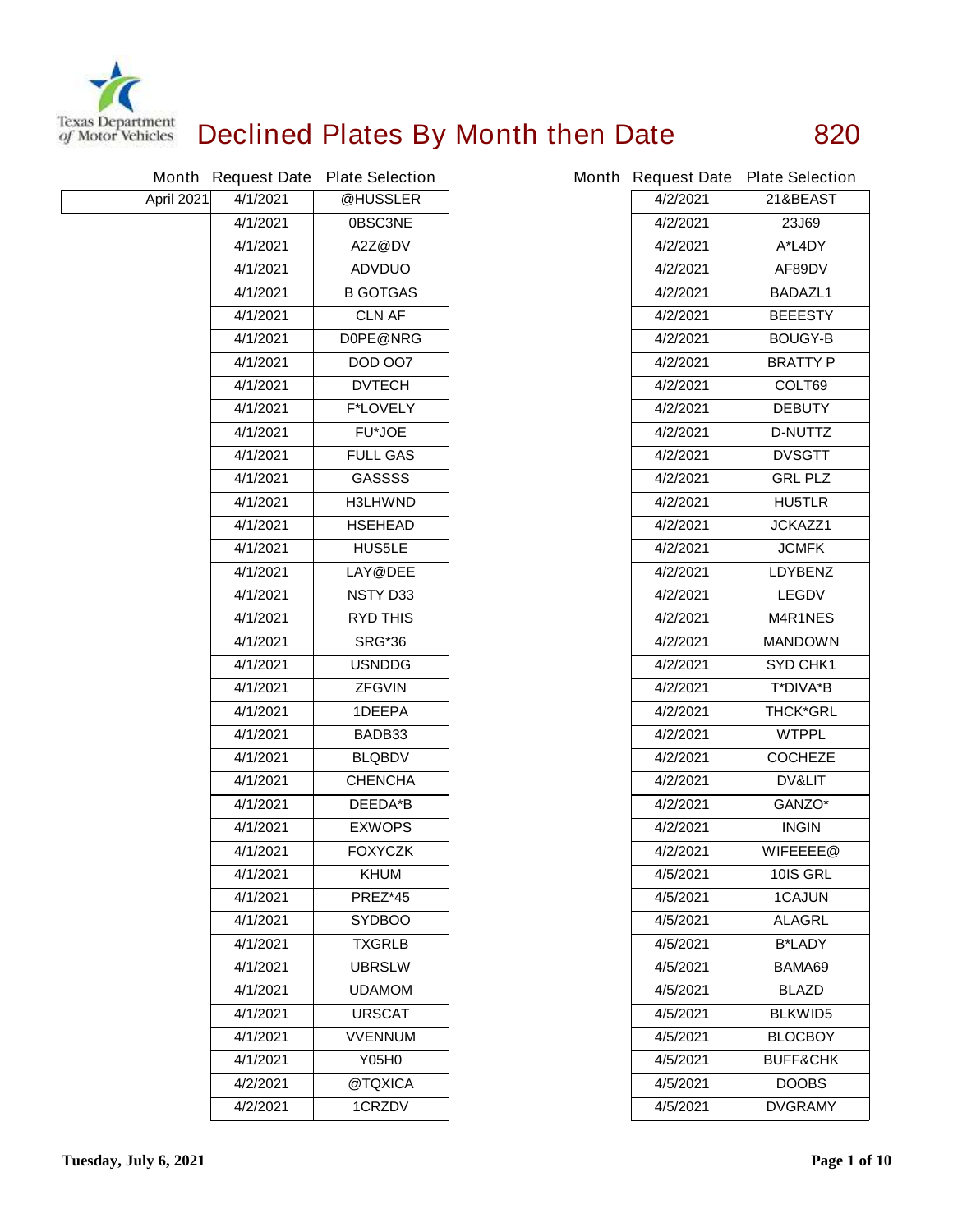| Month             | <b>Request Date</b> | <b>Plate Selection</b> |
|-------------------|---------------------|------------------------|
| <b>April 2021</b> | 4/5/2021            | <b>HMEGRL1</b>         |
|                   | 4/5/2021            | <b>HUSL HRD</b>        |
|                   | 4/5/2021            | <b>KSMYGAS</b>         |
|                   | 4/5/2021            | <b>POOHGAL</b>         |
|                   | 4/5/2021            | <b>PRDYGAL</b>         |
|                   | 4/5/2021            | <b>STIM CHK</b>        |
|                   | 4/5/2021            | <b>STNLDY</b>          |
|                   | 4/5/2021            | T3XAS*AF               |
|                   | 4/5/2021            | <b>TIR3MAN</b>         |
|                   | 4/5/2021            | <b>UR&amp;SCRWD</b>    |
|                   | 4/5/2021            | <b>SSY CHIC</b>        |
|                   | 4/5/2021            | *PLOW*                 |
|                   | 4/5/2021            | <b>8UR RPTR</b>        |
|                   | 4/5/2021            | <b>ALRM*GUY</b>        |
|                   | 4/5/2021            | <b>BALD&amp;ONE</b>    |
|                   | 4/5/2021            | <b>BOPHA DZ</b>        |
|                   | 4/5/2021            | <b>CHEAPO</b>          |
|                   | 4/5/2021            | <b>COYOTE 2</b>        |
|                   | 4/5/2021            | <b>DIDUDYE</b>         |
|                   | 4/5/2021            | <b>FOOD GUY</b>        |
|                   | 4/5/2021            | <b>FUGGIN</b>          |
|                   | 4/5/2021            | <b>GDFKS.CO</b>        |
|                   | 4/5/2021            | <b>HOTMMA</b>          |
|                   | 4/5/2021            | <b>HUMRS</b>           |
|                   | 4/5/2021            | <b>KAD&amp;GUY</b>     |
|                   | 4/5/2021            | <b>KLLRKAT</b>         |
|                   | 4/5/2021            | MAN-T                  |
|                   | 4/5/2021            | <b>MRDRMTC</b>         |
|                   | 4/5/2021            | <b>NOCRYN</b>          |
|                   | 4/5/2021            | NOTABUL                |
|                   | 4/5/2021            | <b>SLOWJOE</b>         |
|                   | 4/5/2021            | <b>STNGUY</b>          |
|                   | 4/5/2021            | <b>SUGA@BB</b>         |
|                   | 4/5/2021            | <b>THE*BR4T</b>        |
|                   | 4/5/2021            | <b>TI33VOM</b>         |
|                   | 4/5/2021            | <b>TRAMPLR</b>         |
|                   | 4/5/2021            | <b>VENUM2</b>          |
|                   | 4/5/2021            | <b>WHRFRTZ</b>         |
|                   | 4/5/2021            | <b>XTRA@A</b>          |
|                   | 4/5/2021            | YO*MAMBA               |
|                   | 4/5/2021            | <b>AHLA V</b>          |
|                   | 4/5/2021            | <b>P3RRONA</b>         |
|                   | 4/6/2021            | 1BZYWMN                |
|                   | 4/6/2021            | 6DV*11                 |
|                   | 4/6/2021            | <b>BRBULLY</b>         |
|                   |                     |                        |

|          | Month Request Date Plate Selection |
|----------|------------------------------------|
| 4/6/2021 | <b>BUCNAST</b>                     |
| 4/6/2021 | <b>CHEVDV</b>                      |
| 4/6/2021 | CHIEF*3                            |
| 4/6/2021 | <b>CZLEO</b>                       |
| 4/6/2021 | <b>DRT DIV4</b>                    |
| 4/6/2021 | <b>FKGRETA</b>                     |
| 4/6/2021 | <b>GAPMEE</b>                      |
| 4/6/2021 | <b>H8&amp;FSU</b>                  |
| 4/6/2021 | H8PL                               |
| 4/6/2021 | LADIJ                              |
| 4/6/2021 | <b>LOL4GAS</b>                     |
| 4/6/2021 | <b>MOOK@SS</b>                     |
| 4/6/2021 | <b>MRS@SCAT</b>                    |
| 4/6/2021 | <b>MSTGKLR</b>                     |
| 4/6/2021 | <b>NASTNAT</b>                     |
| 4/6/2021 | <b>NON-EPA</b>                     |
| 4/6/2021 | <b>OGDAWG</b>                      |
| 4/6/2021 | <b>RD*N3K71</b>                    |
| 4/6/2021 | <b>RET*AF</b>                      |
| 4/6/2021 | <b>SPECALK</b>                     |
| 4/6/2021 | <b>SYD3*CHK</b>                    |
| 4/6/2021 | <b>2G-REBEL</b>                    |
| 4/6/2021 | <b>3DIVAS</b>                      |
| 4/6/2021 | <b>BLACKYE</b>                     |
| 4/6/2021 | <b>BLKSEXY</b>                     |
| 4/6/2021 | <b>DISDUDE</b>                     |
| 4/6/2021 | <b>DV8UP</b>                       |
| 4/6/2021 | N@RIDHI                            |
| 4/6/2021 | YA MAMA                            |
| 4/7/2021 | <b>HANGNTX</b>                     |
| 4/7/2021 | 12F*MAN                            |
| 4/7/2021 | <b>3MRNDV</b>                      |
| 4/7/2021 | <b>BEEGAL</b>                      |
| 4/7/2021 | <b>BYTCHIN</b>                     |
| 4/7/2021 | <b>CK BULYZ</b>                    |
| 4/7/2021 | <b>CRZYBRK</b>                     |
| 4/7/2021 | <b>DRT@BRDY</b>                    |
| 4/7/2021 | <b>DRTYBAY</b>                     |
| 4/7/2021 | KAR@KLLA                           |
| 4/7/2021 | <b>LADYBZ</b>                      |
| 4/7/2021 | <b>MAD*ALEX</b>                    |
| 4/7/2021 | <b>MASHER</b>                      |
| 4/7/2021 | NFG@BRT                            |
| 4/7/2021 | <b>NOSLAVE</b>                     |
| 4/7/2021 | OG3XX                              |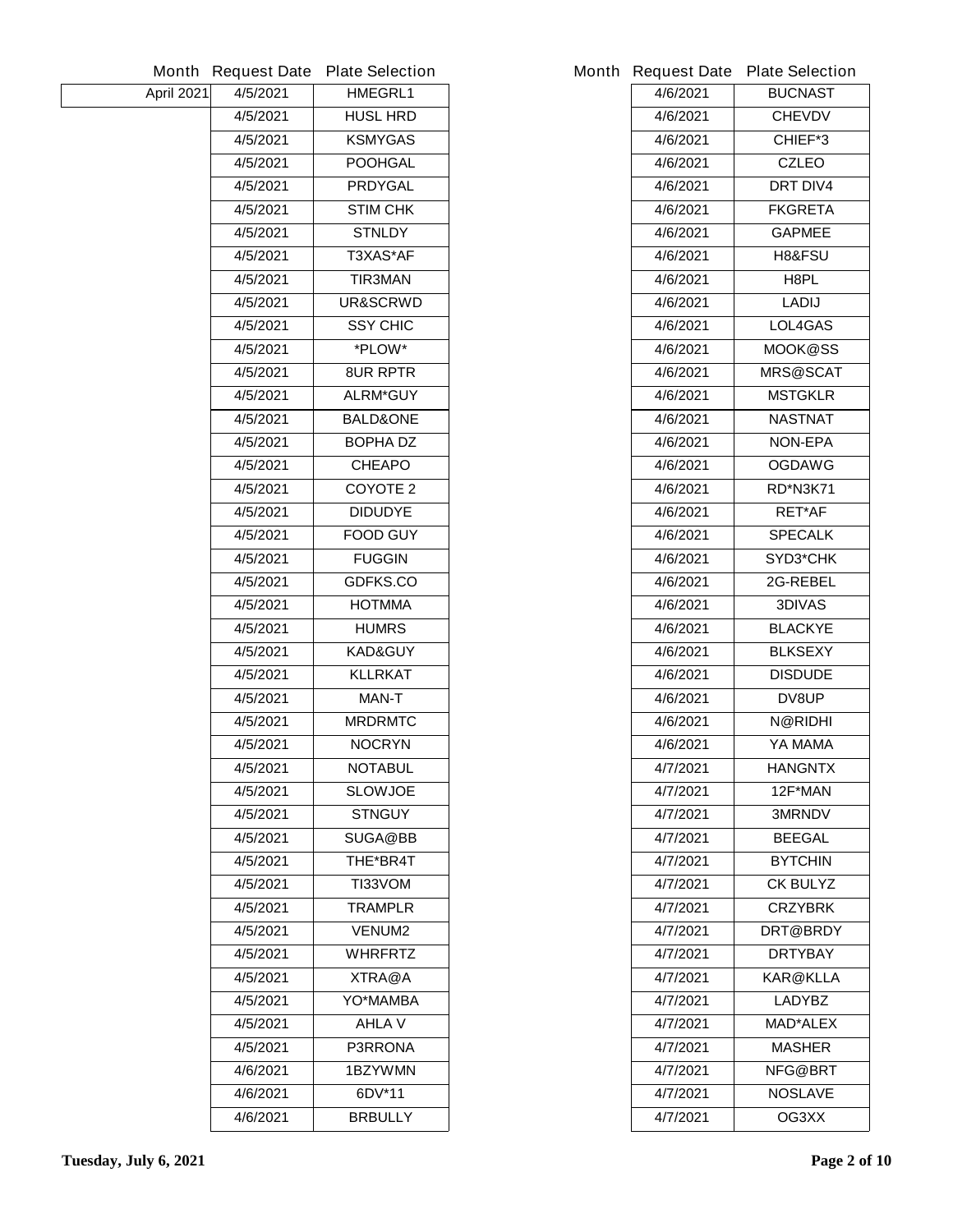| <b>Month</b> | <b>Request Date</b> | <b>Plate Selection</b> |
|--------------|---------------------|------------------------|
| April 2021   | 4/7/2021            | RACE*ON3               |
|              | 4/7/2021            | RATED12                |
|              | 4/7/2021            | <b>SKYCPT</b>          |
|              | 4/7/2021            | <b>SLOASFK</b>         |
|              | 4/7/2021            | <b>SNWGIRL</b>         |
|              | 4/7/2021            | <b>TOW&amp;WIFY</b>    |
|              | 4/7/2021            | <b>UB*MAD</b>          |
|              | 4/7/2021            | Y SO SLO               |
|              | 4/7/2021            | ZDIRTY4                |
|              | 4/7/2021            | <b>ALWS BLK</b>        |
|              | 4/7/2021            | <b>BAD&amp;NANA</b>    |
|              | 4/7/2021            | <b>BIGDEX</b>          |
|              | 4/7/2021            | <b>BLK LOVE</b>        |
|              | 4/7/2021            | <b>BLKSWN</b>          |
|              | 4/7/2021            | <b>BUKWLD</b>          |
|              | 4/7/2021            | <b>LIKAB@SS</b>        |
|              | 4/7/2021            | LOMF@19                |
|              | 4/7/2021            | <b>LWBLRS</b>          |
|              | 4/7/2021            | R888ERZ                |
|              | 4/8/2021            | <b>INCEL@QT</b>        |
|              | 4/8/2021            | <b>OFUCDV</b>          |
|              | 4/8/2021            | 2INCH PP               |
|              | 4/8/2021            | <b>AW B MAD</b>        |
|              | 4/8/2021            | <b>BOMB@AF</b>         |
|              | 4/8/2021            | BOOT&E                 |
|              | 4/8/2021            | <b>DISNRD</b>          |
|              | 4/8/2021            | <b>DURRTY</b>          |
|              | 4/8/2021            | <b>DV*KAR</b>          |
|              | 4/8/2021            | <b>E-85 LOL</b>        |
|              | 4/8/2021            | G*USAF                 |
|              | 4/8/2021            | <b>G8ED*V12</b>        |
|              | 4/8/2021            | <b>IDRUN</b>           |
|              | 4/8/2021            | <b>JUSNSTY</b>         |
|              | 4/8/2021            | <b>LAWDV8R</b>         |
|              | 4/8/2021            | <b>PSYCHIK</b>         |
|              | 4/8/2021            | <b>ROFMN</b>           |
|              | 4/8/2021            | R4DM4N                 |
|              | 4/8/2021            | <b>SGT17</b>           |
|              | 4/8/2021            | <b>STORMPD</b>         |
|              | 4/8/2021            | SUGAMMA                |
|              | 4/8/2021            | <b>TEXSGRL</b>         |
|              | 4/8/2021            | <b>TFTF GOV</b>        |
|              | 4/8/2021            | <b>THI@KUMS</b>        |
|              | 4/8/2021            | <b>VFCHF</b>           |
|              | 4/8/2021            | <b>WLD@WAP</b>         |
|              |                     |                        |

|          | Month Request Date Plate Selection |
|----------|------------------------------------|
| 4/8/2021 | YH8K                               |
| 4/8/2021 | SLOW*MO3                           |
| 4/8/2021 | <b>BL4CKAH</b>                     |
| 4/8/2021 | <b>EVILQ50</b>                     |
| 4/8/2021 | <b>GOOFS</b>                       |
| 4/8/2021 | <b>JBRDS</b>                       |
| 4/8/2021 | <b>R3DRRUM</b>                     |
| 4/8/2021 | R88ERRZ                            |
| 4/8/2021 | <b>SEDCTIV</b>                     |
| 4/8/2021 | <b>STNG@GNG</b>                    |
| 4/8/2021 | T-DUDE                             |
| 4/8/2021 | <b>TGIBLK</b>                      |
| 4/8/2021 | <b>WE&amp;VAPN</b>                 |
| 4/8/2021 | <b>ONYOAZ</b>                      |
| 4/9/2021 | *BLKWDO4                           |
| 4/9/2021 | BOTL69                             |
| 4/9/2021 | <b>BYLSR</b>                       |
| 4/9/2021 | <b>FL*MAN</b>                      |
| 4/9/2021 | <b>HAWK@LDY</b>                    |
| 4/9/2021 | <b>HUSSTLE</b>                     |
| 4/9/2021 | <b>HVACDVL</b>                     |
| 4/9/2021 | <b>LDYZDV</b>                      |
| 4/9/2021 | <b>OWLLDY</b>                      |
| 4/9/2021 | <b>PNSHER1</b>                     |
| 4/9/2021 | <b>SNDIT69</b>                     |
| 4/9/2021 | <b>SPLD1</b>                       |
| 4/9/2021 | <b>TOO*LIT</b>                     |
| 4/9/2021 | <b>TXDVM</b>                       |
| 4/9/2021 | <b>UABEAS7</b>                     |
| 4/9/2021 | <b>UGLYME</b>                      |
| 4/9/2021 | <b>USMC GNZ</b>                    |
| 4/9/2021 | USOSLO                             |
| 4/9/2021 | <b>WMMFDV</b>                      |
| 4/9/2021 | OLAF-1                             |
| 4/9/2021 | 4R*8EAST                           |
| 4/9/2021 | <b>CMANCHE</b>                     |
| 4/9/2021 | <b>DAMSUN</b>                      |
| 4/9/2021 | <b>ISLND@GL</b>                    |
| 4/9/2021 | <b>MISFITZ</b>                     |
| 4/9/2021 | OH@5.0                             |
| 4/9/2021 | P*BLO                              |
| 4/9/2021 | SKYTART                            |
| 4/9/2021 | <b>SNWBAL</b>                      |
| 4/9/2021 | <b>STUDMFN</b>                     |
| 4/9/2021 | <b>VENGENC</b>                     |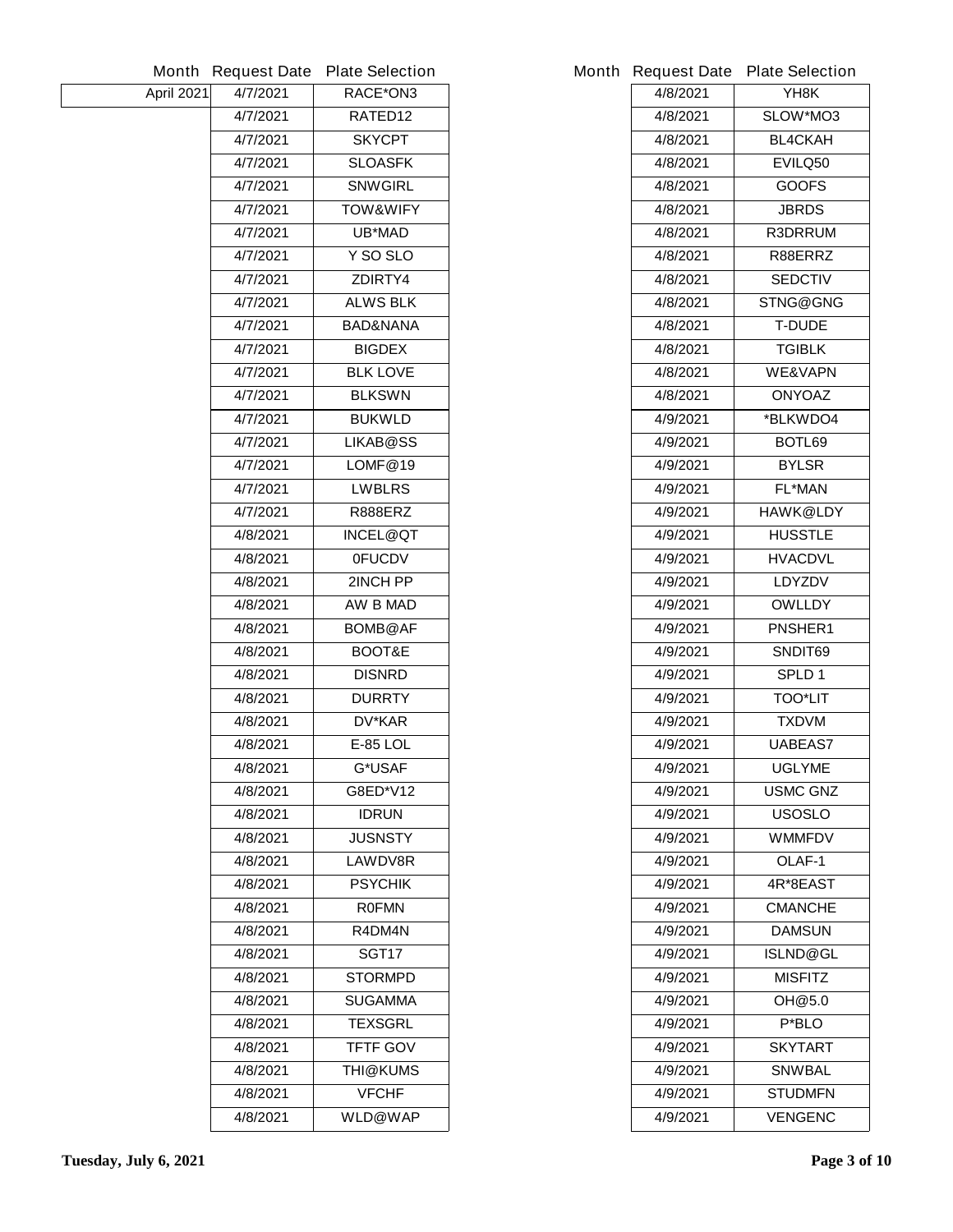|            |           | Month Request Date Plate Selection |
|------------|-----------|------------------------------------|
| April 2021 | 4/12/2021 | *S4VAG3                            |
|            | 4/12/2021 | 1POOPS                             |
|            | 4/12/2021 | <b>B3AST*XD</b>                    |
|            | 4/12/2021 | <b>B3ASTMO</b>                     |
|            | 4/12/2021 | <b>BADBAZZ</b>                     |
|            | 4/12/2021 | <b>BAE 69</b>                      |
|            | 4/12/2021 | <b>BDENSUX</b>                     |
|            | 4/12/2021 | <b>CU OFFCR</b>                    |
|            | 4/12/2021 | <b>DDDYGRL</b>                     |
|            | 4/12/2021 | DVAJ18                             |
|            | 4/12/2021 | <b>DVPNSHR</b>                     |
|            | 4/12/2021 | <b>DVSTTN</b>                      |
|            | 4/12/2021 | <b>F DA EPA</b>                    |
|            | 4/12/2021 | <b>FRSHHOE</b>                     |
|            | 4/12/2021 | <b>GUYSGRL</b>                     |
|            | 4/12/2021 | <b>HEL*BABY</b>                    |
|            | 4/12/2021 | <b>I*LUVASS</b>                    |
|            | 4/12/2021 | <b>I@KIKGAS</b>                    |
|            | 4/12/2021 | <b>J@YRIDIN</b>                    |
|            | 4/12/2021 | KIL*N                              |
|            | 4/12/2021 | <b>LADY F</b>                      |
|            | 4/12/2021 | LADYJ8                             |
|            | 4/12/2021 | <b>MADNDN</b>                      |
|            | 4/12/2021 | <b>MLKMAN</b>                      |
|            | 4/12/2021 | <b>MY WOMAN</b>                    |
|            | 4/12/2021 | <b>NAIL@BIH</b>                    |
|            | 4/12/2021 | <b>NO WEED</b>                     |
|            | 4/12/2021 | <b>OHELLYA</b>                     |
|            | 4/12/2021 | <b>RDNGIRL</b>                     |
|            | 4/12/2021 | <b>SHE&amp;BAGD</b>                |
|            | 4/12/2021 | <b>SQUALID</b>                     |
|            | 4/12/2021 | THIGMAN                            |
|            | 4/12/2021 | <b>THIICCC</b>                     |
|            | 4/12/2021 | THKMADM                            |
|            | 4/12/2021 | <b>TOCUL4U</b>                     |
|            | 4/12/2021 | <b>TWOFUXS</b>                     |
|            | 4/12/2021 | <b>TX@GIRLS</b>                    |
|            | 4/12/2021 | <b>U SLOWER</b>                    |
|            | 4/12/2021 | <b>W SEGUY</b>                     |
|            | 4/12/2021 | <b>W3LHUNG</b>                     |
|            | 4/12/2021 | <b>JDMFOOL</b>                     |
|            | 4/12/2021 | <b>WSKYSVG*</b>                    |
|            | 4/12/2021 | <b>1 WIENER</b>                    |
|            | 4/12/2021 | <b>1BUTTAH</b>                     |
|            | 4/12/2021 | 333V0M                             |
|            |           |                                    |

|           | Month Request Date Plate Selection |
|-----------|------------------------------------|
| 4/12/2021 | <b>3PERCNT</b>                     |
| 4/12/2021 | <b>420 4EVR</b>                    |
| 4/12/2021 | 5M0KE                              |
| 4/12/2021 | <b>717ROB</b>                      |
| 4/12/2021 | <b>ALOHA50</b>                     |
| 4/12/2021 | <b>AVGGUY</b>                      |
| 4/12/2021 | <b>BGAPNGU</b>                     |
| 4/12/2021 | <b>BLAC&amp;BAT</b>                |
| 4/12/2021 | <b>BLKBAN</b>                      |
| 4/12/2021 | <b>BTTM FDR</b>                    |
| 4/12/2021 | C0U64R                             |
| 4/12/2021 | <b>CHKPLS</b>                      |
| 4/12/2021 | COKED6.7                           |
| 4/12/2021 | <b>DCUCUY</b>                      |
| 4/12/2021 | <b>DOPEJME</b>                     |
| 4/12/2021 | <b>DVRWDG</b>                      |
| 4/12/2021 | <b>ENEMY</b>                       |
| 4/12/2021 | HOOK <sub>2</sub>                  |
| 4/12/2021 | <b>IN REHAB</b>                    |
| 4/12/2021 | <b>MADMACK</b>                     |
| 4/12/2021 | <b>MYMFBSB</b>                     |
| 4/12/2021 | <b>MYMFFR</b>                      |
| 4/12/2021 | <b>NVR&amp;LYFT</b>                |
| 4/12/2021 | OG OC                              |
| 4/12/2021 | <b>OMGHTX</b>                      |
| 4/12/2021 | <b>RAD@DEM3</b>                    |
| 4/12/2021 | <b>SKINCA</b>                      |
| 4/12/2021 | STNG@SQD                           |
| 4/12/2021 | <b>SWT SPT</b>                     |
| 4/12/2021 | TOJI FU                            |
| 4/12/2021 | WIZZ                               |
| 4/12/2021 | <b>WOOFGNG</b>                     |
| 4/12/2021 | <b>WRECKTM</b>                     |
| 4/12/2021 | <b>ZROFUXS</b>                     |
| 4/13/2021 | ATTK                               |
| 4/13/2021 | <b>BAD BIH</b>                     |
| 4/13/2021 | <b>BLBALLZ</b>                     |
| 4/13/2021 | CAPT01                             |
| 4/13/2021 | <b>DMNSLAY</b>                     |
| 4/13/2021 | <b>DVCRUCH</b>                     |
| 4/13/2021 | DVZ@15                             |
| 4/13/2021 | <b>EATS GAS</b>                    |
| 4/13/2021 | EG16DV                             |
| 4/13/2021 | <b>FANCI AF</b>                    |
| 4/13/2021 | <b>GFYM1</b>                       |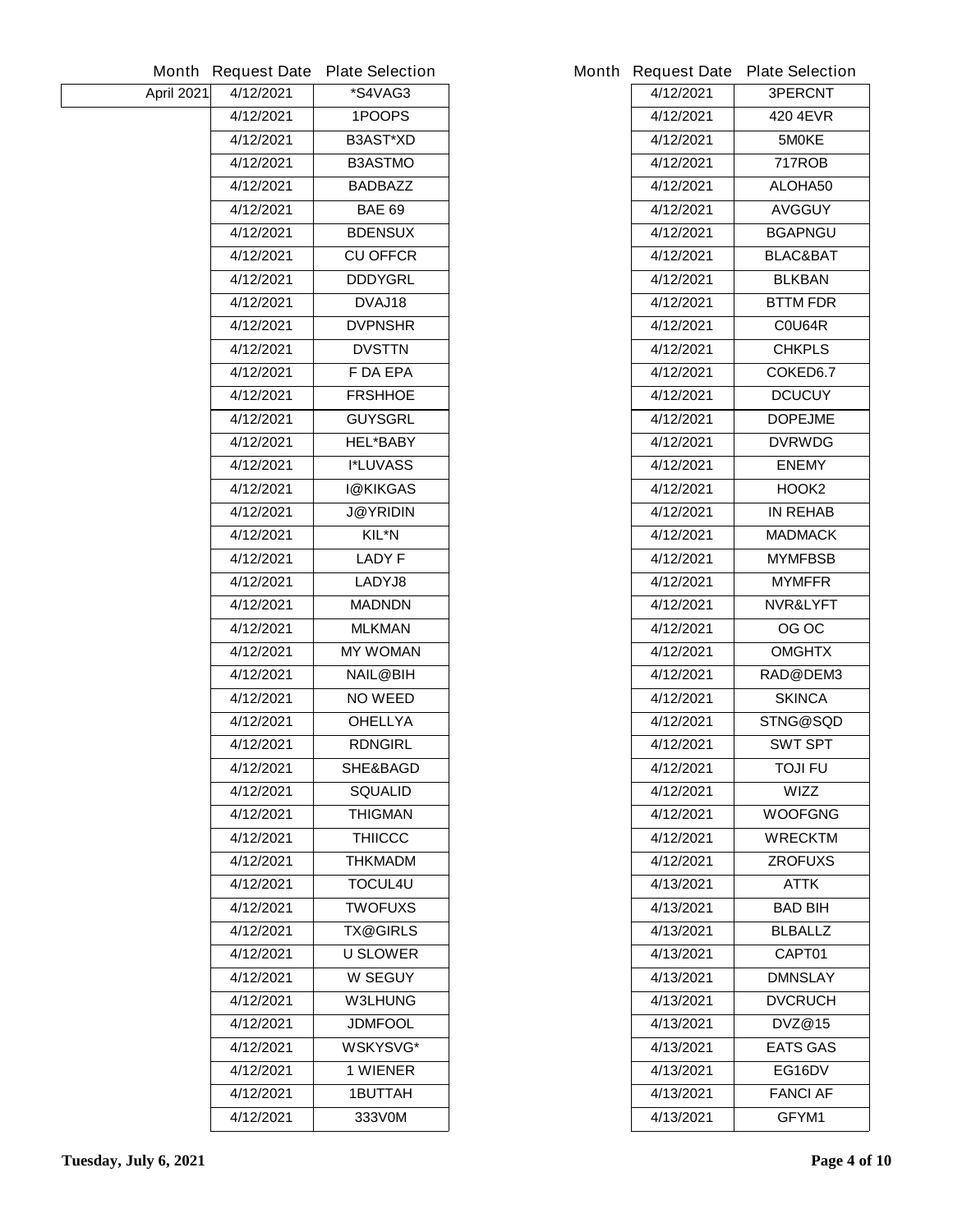|            |           | Month Request Date Plate Selection |
|------------|-----------|------------------------------------|
| April 2021 | 4/13/2021 | GJK-69                             |
|            | 4/13/2021 | <b>ITS1969</b>                     |
|            | 4/13/2021 | <b>L8*ASF</b>                      |
|            | 4/13/2021 | <b>LDYHAH</b>                      |
|            | 4/13/2021 | <b>MOFODV</b>                      |
|            | 4/13/2021 | <b>QWICKIE</b>                     |
|            | 4/13/2021 | <b>ROOSKIE</b>                     |
|            | 4/13/2021 | <b>SGTMAJR</b>                     |
|            | 4/13/2021 | <b>SPEEDDY</b>                     |
|            | 4/13/2021 | <b>TEX4S*AF</b>                    |
|            | 4/13/2021 | U2 CLO5E                           |
|            | 4/13/2021 | <b>USN*13</b>                      |
|            | 4/14/2021 | 031*DV                             |
|            | 4/14/2021 | <b>1DUMDV</b>                      |
|            | 4/14/2021 | <b>4DAGRLS</b>                     |
|            | 4/14/2021 | <b>BB@BTCH</b>                     |
|            | 4/14/2021 | <b>CYBRGRL</b>                     |
|            | 4/14/2021 | <b>DVTAL</b>                       |
|            | 4/14/2021 | <b>FORD@GAL</b>                    |
|            | 4/14/2021 | <b>FRAUDD</b>                      |
|            | 4/14/2021 | <b>H4LE&amp;YE4</b>                |
|            | 4/14/2021 | <b>L*TOXICA</b>                    |
|            | 4/14/2021 | <b>LADI@SS</b>                     |
|            | 4/14/2021 | <b>ROOSKY</b>                      |
|            | 4/14/2021 | SDEHO <sub>3</sub>                 |
|            | 4/14/2021 | <b>URWEAKK</b>                     |
|            | 4/14/2021 | <b>NB4CEL</b>                      |
|            | 4/14/2021 | 1@RAW                              |
|            | 4/14/2021 | <b>911 DUDE</b>                    |
|            | 4/14/2021 | <b>BTTS</b>                        |
|            | 4/14/2021 | <b>DAZED</b>                       |
|            | 4/14/2021 | F30WEY                             |
|            | 4/14/2021 | <b>FORD GUY</b>                    |
|            | 4/14/2021 | FRKY D33                           |
|            | 4/14/2021 | <b>H8KER</b>                       |
|            | 4/14/2021 | I@MYBNZ                            |
|            | 4/14/2021 | N5IDIU5                            |
|            | 4/14/2021 | <b>NOTA5OH</b>                     |
|            | 4/14/2021 | <b>ROBBED</b>                      |
|            | 4/14/2021 | <b>SHE WIDE</b>                    |
|            | 4/14/2021 | <b>SORHOLE</b>                     |
|            | 4/15/2021 | 8B8BBB8                            |
|            | 4/15/2021 | <b>ADVANTA</b>                     |
|            | 4/15/2021 | AMG LMAO                           |
|            | 4/15/2021 | <b>AWUMADD</b>                     |
|            |           |                                    |

|                        | Month Request Date Plate Selection |
|------------------------|------------------------------------|
| 4/15/2021              | CAPK9                              |
| 4/15/2021              | <b>DVSGT8</b>                      |
| 4/15/2021              | <b>DVWYFY</b>                      |
| 4/15/2021              | <b>F4NCY@AF</b>                    |
| 4/15/2021              | <b>GAS 2 HI</b>                    |
| 4/15/2021              | <b>GAS LOOL</b>                    |
| 4/15/2021              | <b>HELLMAN</b>                     |
| 4/15/2021              | <b>HFR PLS</b>                     |
| 4/15/2021              | <b>KOOCH</b>                       |
| 4/15/2021              | <b>LIL WEWE</b>                    |
| 4/15/2021              | <b>NAZTY M</b>                     |
| 4/15/2021              | <b>REDVLT</b>                      |
| 4/15/2021              | SJ-69                              |
| 4/15/2021              | <b>SK8R GRL</b>                    |
| 4/15/2021              | <b>SNW WITE</b>                    |
| 4/15/2021              | <b>U@A@HOE</b>                     |
| 4/15/2021              | <b>UJOKERS</b>                     |
| 4/15/2021              | <b>BUSHWKR</b>                     |
| 4/15/2021              | <b>B16&amp;EV1L</b>                |
| 4/15/2021              | <b>BLKG0D</b>                      |
| 4/15/2021              | <b>BTWIKD</b>                      |
| 4/15/2021              | <b>CRUSHMM</b>                     |
| 4/15/2021              | DMP45                              |
| 4/15/2021              | <b>GUTTER&amp;G</b>                |
| 4/15/2021              | <b>IMHORNE</b>                     |
| 4/15/2021              | <b>JUUCDUP</b>                     |
| 4/15/2021              | <b>LDYLOKI</b>                     |
| 4/15/2021              | <b>SHISHOW</b>                     |
| 4/15/2021              | <b>SIKWDIT</b>                     |
| 4/15/2021              | WAMFW2                             |
| 4/15/2021              | <b>NALJAS @</b>                    |
| 4/16/2021              | 21&BEA5T                           |
| 4/16/2021              | BAD1AZZ                            |
| 4/16/2021              | <b>BOOZTD</b>                      |
| 4/16/2021              | <b>CMVTSGT</b>                     |
| 4/16/2021              | COOLBOY                            |
| 4/16/2021              | <b>DVOODOO</b>                     |
| 4/16/2021              | <b>DVRDGZ</b>                      |
| 4/16/2021              | <b>ELECHIK</b>                     |
| 4/16/2021              | <b>FEDBOI</b>                      |
| 4/16/2021              | <b>FUKCALI</b>                     |
| 4/16/2021              | <b>FWTXGRL</b>                     |
| 4/16/2021<br>4/16/2021 | <b>GET MVNG</b><br><b>HGHBOY</b>   |
| 4/16/2021              | <b>LADYJB</b>                      |
|                        |                                    |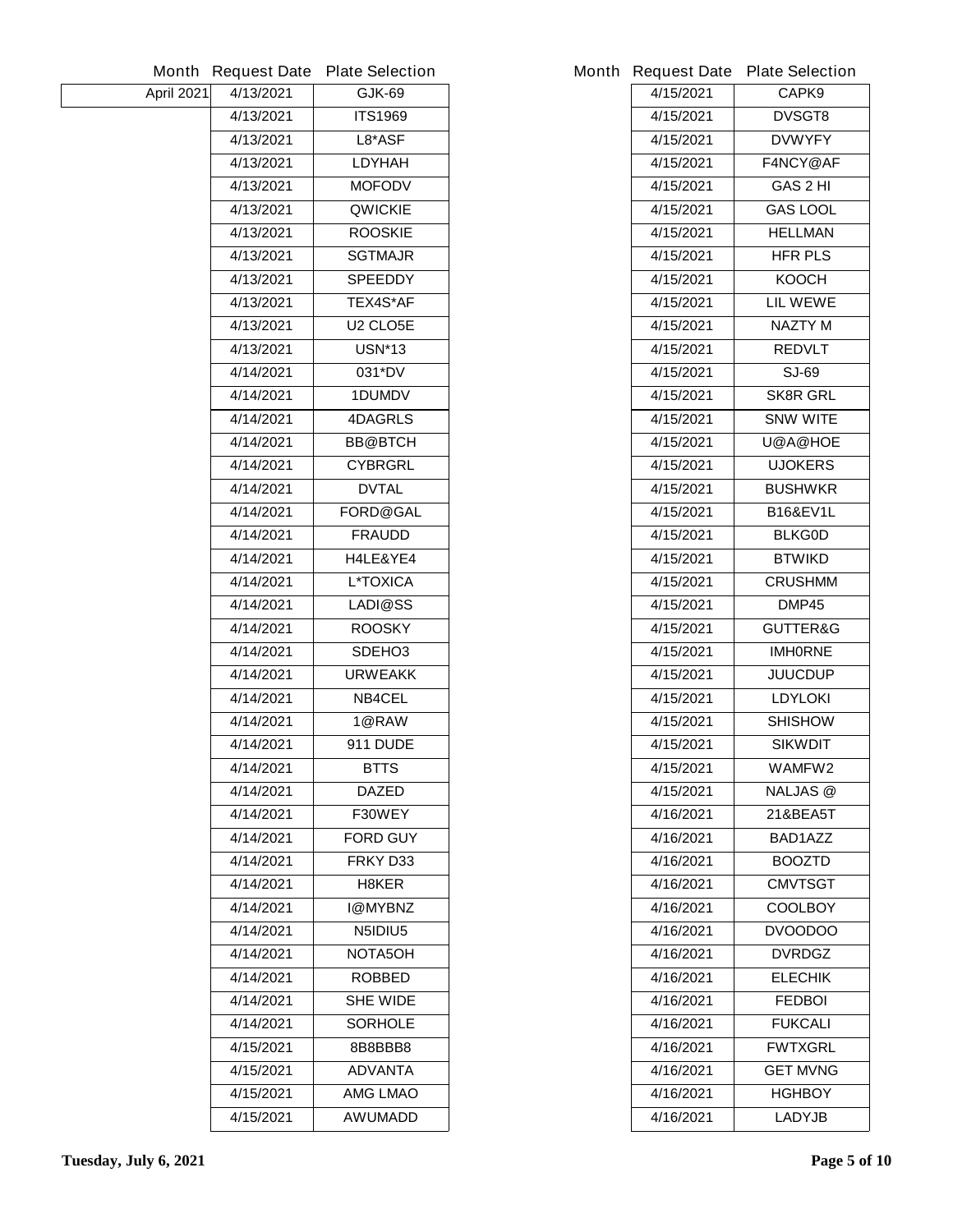|            | Month Request Date | <b>Plate Selection</b> |
|------------|--------------------|------------------------|
| April 2021 | 4/16/2021          | <b>PUNIZHR</b>         |
|            | 4/16/2021          | ALL4JAP                |
|            | 4/16/2021          | <b>CAJNB8</b>          |
|            | 4/16/2021          | <b>B4N G45H</b>        |
|            | 4/16/2021          | <b>CYBER GY</b>        |
|            | 4/16/2021          | <b>FUNKEE</b>          |
|            | 4/16/2021          | <b>GAL*DANG</b>        |
|            | 4/16/2021          | <b>JAKAXX1</b>         |
|            | 4/16/2021          | <b>JOLLY CK</b>        |
|            | 4/16/2021          | <b>T*BDIVA</b>         |
|            | 4/16/2021          | TLM4U                  |
|            | 4/16/2021          | <b>TRLR TSH</b>        |
|            | 4/16/2021          | <b>UJELOUS</b>         |
|            | 4/19/2021          | @CGURL                 |
|            | 4/19/2021          | 69RT*SE                |
|            | 4/19/2021          | 9YP5Y                  |
|            | 4/19/2021          | <b>BADASTV</b>         |
|            | 4/19/2021          | <b>BASED.AF</b>        |
|            | 4/19/2021          | <b>BEAST58</b>         |
|            | 4/19/2021          | <b>BI@FLCA</b>         |
|            | 4/19/2021          | <b>BIHPLZ</b>          |
|            | 4/19/2021          | <b>BITTIE</b>          |
|            | 4/19/2021          | <b>BOU@G</b>           |
|            | 4/19/2021          | D3F*LOL                |
|            | 4/19/2021          | DMV@RN                 |
|            | 4/19/2021          | DUMMY@                 |
|            | 4/19/2021          | <b>F8L SN8K</b>        |
|            | 4/19/2021          | <b>FATKATT</b>         |
|            | 4/19/2021          | <b>FUX CA</b>          |
|            | 4/19/2021          | <b>GVNOFKS</b>         |
|            | 4/19/2021          | <b>HDWKNMF</b>         |
|            | 4/19/2021          | <b>HEL6ATO</b>         |
|            | 4/19/2021          | <b>HELL TRK</b>        |
|            | 4/19/2021          | IT&NASTY               |
|            | 4/19/2021          | JAZZMAN                |
|            | 4/19/2021          | JP 86                  |
|            | 4/19/2021          | JP&92                  |
|            | 4/19/2021          | <b>LATXICA</b>         |
|            | 4/19/2021          | LDY@KRC                |
|            | 4/19/2021          | <b>MOB TI3S</b>        |
|            | 4/19/2021          | <b>MOBSTER</b>         |
|            | 4/19/2021          | <b>NSTY 300</b>        |
|            | 4/19/2021          | <b>NYPFD</b>           |
|            | 4/19/2021          | <b>O SCHIT</b>         |
|            | 4/19/2021          | <b>PLAIBOI</b>         |
|            |                    |                        |

|           | Month Request Date Plate Selection |
|-----------|------------------------------------|
| 4/19/2021 | <b>SAFE S&amp;X</b>                |
| 4/19/2021 | SLAUTR                             |
| 4/19/2021 | THTBISH@                           |
| 4/19/2021 | <b>TOPLS8</b>                      |
| 4/19/2021 | <b>WHTFCE</b>                      |
| 4/19/2021 | <b>WHTPRIV</b>                     |
| 4/19/2021 | <b>WT*PVLG</b>                     |
| 4/19/2021 | YUUHATN                            |
| 4/19/2021 | <b>BANGERS</b>                     |
| 4/19/2021 | <b>BERSRKR</b>                     |
| 4/19/2021 | <b>BL4CK.1</b>                     |
| 4/19/2021 | CHXROCK                            |
| 4/19/2021 | <b>COMMNDO</b>                     |
| 4/19/2021 | <b>GOOSER</b>                      |
| 4/19/2021 | <b>GYBAOTW</b>                     |
| 4/19/2021 | <b>HOT4TCR</b>                     |
| 4/19/2021 | <b>JAWHOL</b>                      |
| 4/19/2021 | <b>MEAN MUG</b>                    |
| 4/19/2021 | <b>NOTURGF</b>                     |
| 4/19/2021 | <b>PDKLMAO</b>                     |
| 4/19/2021 | <b>PR*GUY</b>                      |
| 4/19/2021 | <b>RYDHER</b>                      |
| 4/19/2021 | <b>RYDR@RSE</b>                    |
| 4/19/2021 | <b>RYOUEZ</b>                      |
| 4/19/2021 | <b>THE@DEVA</b>                    |
| 4/19/2021 | <b>USM1776</b>                     |
| 4/19/2021 | <b>WFOPEN</b>                      |
| 4/20/2021 | *SSHLE                             |
| 4/20/2021 | @HATRZ                             |
| 4/20/2021 | 1RYNO                              |
| 4/20/2021 | 69GT350                            |
| 4/20/2021 | 77 THUG                            |
| 4/20/2021 | <b>7VENOM</b>                      |
| 4/20/2021 | <b>B@PIMPN</b>                     |
| 4/20/2021 | BEEST83                            |
| 4/20/2021 | <b>CH19IRL</b>                     |
| 4/20/2021 | <b>CHUPALE</b>                     |
| 4/20/2021 | <b>CRAAZY</b>                      |
| 4/20/2021 | <b>CUM LORD</b>                    |
| 4/20/2021 | <b>CYBRAF</b>                      |
| 4/20/2021 | <b>DUCK*OFF</b>                    |
| 4/20/2021 | <b>DVSGTC</b>                      |
| 4/20/2021 | <b>FKITGO</b>                      |
| 4/20/2021 | <b>FVE-OHH</b>                     |
| 4/20/2021 | <b>GUTR&amp;GRL</b>                |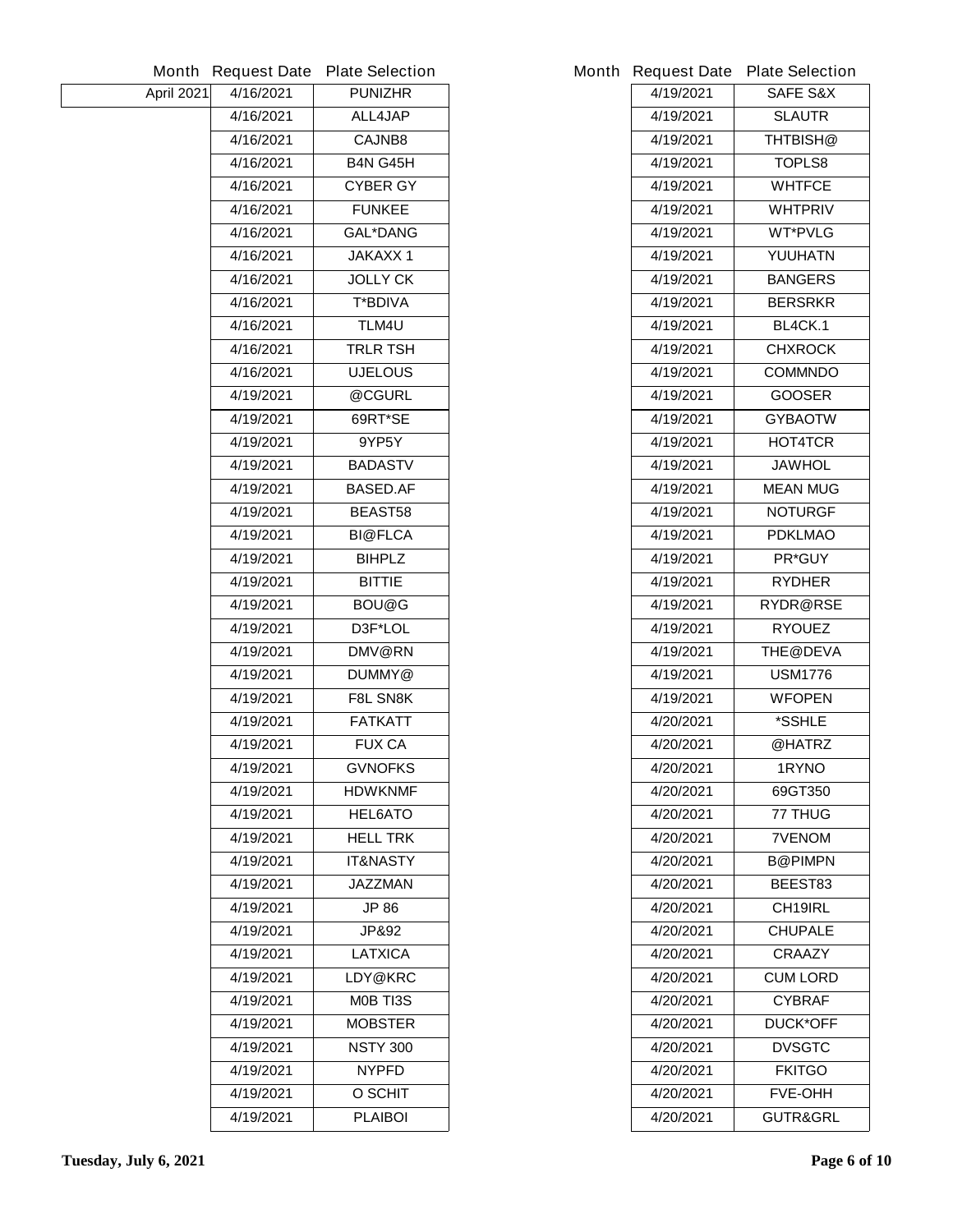|            |           | Month Request Date Plate Selection |           | Month Request Date Plate Selection |
|------------|-----------|------------------------------------|-----------|------------------------------------|
| April 2021 | 4/20/2021 | <b>LOMFTX</b>                      | 4/21/2021 | SOH <sub>3</sub> L                 |
|            | 4/20/2021 | <b>R3DT4C0</b>                     | 4/21/2021 | <b>TEN26</b>                       |
|            | 4/20/2021 | <b>RKTNERD</b>                     | 4/22/2021 | &GENRL                             |
|            | 4/20/2021 | <b>SPTC*MAN</b>                    | 4/22/2021 | 04MSGT                             |
|            | 4/20/2021 | <b>SSGTDU</b>                      | 4/22/2021 | <b>4SSHOLE</b>                     |
|            | 4/20/2021 | <b>VENM1</b>                       | 4/22/2021 | A1EMAN                             |
|            | 4/20/2021 | XR4YM4N                            | 4/22/2021 | <b>BIGCMAN</b>                     |
|            | 4/20/2021 | F1ACO                              | 4/22/2021 | <b>BMRGURL</b>                     |
|            | 4/20/2021 | <b>B*RU*EZ</b>                     | 4/22/2021 | <b>BYYBTCH</b>                     |
|            | 4/20/2021 | <b>CRNJRK</b>                      | 4/22/2021 | <b>DAYUUMM</b>                     |
|            | 4/20/2021 | <b>EVLQEEN</b>                     | 4/22/2021 | DVARM1                             |
|            | 4/20/2021 | H8DC                               | 4/22/2021 | <b>GOTTAP</b>                      |
|            | 4/20/2021 | O SH                               | 4/22/2021 | <b>K9DVINE</b>                     |
|            | 4/20/2021 | <b>SMKNBNS</b>                     | 4/22/2021 | <b>KWIFEY</b>                      |
|            | 4/20/2021 | <b>SUE THEM</b>                    | 4/22/2021 | LCVFD3                             |
|            | 4/21/2021 | 5P33DY                             | 4/22/2021 | <b>RAVAGED</b>                     |
|            | 4/21/2021 | <b>AH CHIT</b>                     | 4/22/2021 | <b>SAVAGE 3</b>                    |
|            | 4/21/2021 | <b>B0UG13</b>                      | 4/22/2021 | <b>SMURFD</b>                      |
|            | 4/21/2021 | <b>BMR KLR</b>                     | 4/22/2021 | <b>SNO&amp;FLKE</b>                |
|            | 4/21/2021 | <b>BOUJI 42</b>                    | 4/22/2021 | <b>STIC*IT</b>                     |
|            | 4/21/2021 | <b>DOPE MA</b>                     | 4/22/2021 | <b>TRTXGRL</b>                     |
|            | 4/21/2021 | <b>H311KAT</b>                     | 4/22/2021 | <b>WUTS GAS</b>                    |
|            | 4/21/2021 | <b>LDYBEE</b>                      | 4/22/2021 | 5OH5OH                             |
|            | 4/21/2021 | <b>MILKMN</b>                      | 4/22/2021 | <b>CUHYOT3</b>                     |
|            | 4/21/2021 | <b>NAS-T-98</b>                    | 4/22/2021 | <b>DUDEIST</b>                     |
|            | 4/21/2021 | <b>POOOPS</b>                      | 4/22/2021 | DV3RGA                             |
|            | 4/21/2021 | <b>TTMAN7</b>                      | 4/22/2021 | <b>DVERGA</b>                      |
|            | 4/21/2021 | <b>V3NGENC</b>                     | 4/22/2021 | <b>HSPCNRS</b>                     |
|            | 4/21/2021 | VIP*AF                             | 4/22/2021 | I LV HI                            |
|            | 4/21/2021 | <b>BG@DS</b>                       | 4/22/2021 | IMGRN@RU                           |
|            | 4/21/2021 | <b>BEESCAT</b>                     | 4/22/2021 | <b>ITSAVYB</b>                     |
|            | 4/21/2021 | <b>BLKNTN</b>                      | 4/22/2021 | <b>PEASUCK</b>                     |
|            | 4/21/2021 | <b>CHRLYS</b>                      | 4/22/2021 | Q@GOOBER                           |
|            | 4/21/2021 | DIED4ME@                           | 4/22/2021 | QU@@NB                             |
|            | 4/21/2021 | <b>ICEQEEN</b>                     | 4/22/2021 | <b>RAW TACO</b>                    |
|            | 4/21/2021 | <b>IDAB</b>                        | 4/22/2021 | <b>SXIBLK</b>                      |
|            | 4/21/2021 | <b>MR*LABOY</b>                    | 4/22/2021 | <b>TEXXXLA</b>                     |
|            | 4/21/2021 | <b>NO CANDY</b>                    | 4/22/2021 | <b>TORQ&amp;NUT</b>                |
|            | 4/21/2021 | <b>NOT*AZN</b>                     | 4/22/2021 | <b>WIDELOD</b>                     |
|            | 4/21/2021 | <b>ONRY-1</b>                      | 4/23/2021 | <b>AVENGE</b>                      |
|            | 4/21/2021 | <b>P-DADDY</b>                     | 4/23/2021 | <b>B00TLG</b>                      |
|            | 4/21/2021 | ROLLU1                             | 4/23/2021 | BOMB@T1                            |
|            | 4/21/2021 | <b>RQACH</b>                       | 4/23/2021 | <b>FU46</b>                        |
|            | 4/21/2021 | <b>SCKMC</b>                       | 4/23/2021 | <b>LUCYGRL</b>                     |
|            | 4/21/2021 | <b>SKY T4RT</b>                    | 4/23/2021 | <b>MAN 91</b>                      |
|            |           |                                    |           |                                    |

|           | <b>Request Date Plate Selection</b> |  |  |
|-----------|-------------------------------------|--|--|
| 4/21/2021 | SOH3L                               |  |  |
| 4/21/2021 | TEN26                               |  |  |
| 4/22/2021 | <b>&amp;GENRL</b>                   |  |  |
| 4/22/2021 | 04MSGT                              |  |  |
| 4/22/2021 | <b>4SSHOLE</b>                      |  |  |
| 4/22/2021 | A1EMAN                              |  |  |
| 4/22/2021 | <b>BIGCMAN</b>                      |  |  |
| 4/22/2021 | <b>BMRGURL</b>                      |  |  |
| 4/22/2021 | <b>BYYBTCH</b>                      |  |  |
| 4/22/2021 | <b>DAYUUMM</b>                      |  |  |
| 4/22/2021 | <b>DVARM1</b>                       |  |  |
| 4/22/2021 | <b>GOTTA P</b>                      |  |  |
| 4/22/2021 | <b>K9DVINE</b>                      |  |  |
| 4/22/2021 | <b>KWIFEY</b>                       |  |  |
| 4/22/2021 | LCVFD3                              |  |  |
| 4/22/2021 | <b>RAVAGED</b>                      |  |  |
| 4/22/2021 | <b>SAVAGE 3</b>                     |  |  |
| 4/22/2021 | <b>SMURFD</b>                       |  |  |
| 4/22/2021 | <b>SNO&amp;FLKE</b>                 |  |  |
| 4/22/2021 | <b>STIC*IT</b>                      |  |  |
| 4/22/2021 | <b>TRTXGRL</b>                      |  |  |
| 4/22/2021 | <b>WUTS GAS</b>                     |  |  |
| 4/22/2021 | 50H5OH                              |  |  |
| 4/22/2021 | <b>CUHYOT3</b>                      |  |  |
| 4/22/2021 | <b>DUDEIST</b>                      |  |  |
| 4/22/2021 | <b>DV3RGA</b>                       |  |  |
| 4/22/2021 | <b>DVERGA</b>                       |  |  |
| 4/22/2021 | <b>HSPCNRS</b>                      |  |  |
| 4/22/2021 | I LV HI                             |  |  |
| 4/22/2021 | <b>IMGRN@RU</b>                     |  |  |
| 4/22/2021 | <b>ITSAVYB</b>                      |  |  |
| 4/22/2021 | <b>PEASUCK</b>                      |  |  |
| 4/22/2021 | Q@GOOBER                            |  |  |
| 4/22/2021 | QU@@NB                              |  |  |
| 4/22/2021 | <b>RAW TACO</b>                     |  |  |
| 4/22/2021 | <b>SXIBLK</b>                       |  |  |
| 4/22/2021 | TEXXXLA                             |  |  |
| 4/22/2021 | TORQ&NUT                            |  |  |
| 4/22/2021 | <b>WIDELOD</b>                      |  |  |
| 4/23/2021 | <b>AVENGE</b>                       |  |  |
| 4/23/2021 | <b>B00TLG</b>                       |  |  |
| 4/23/2021 | BOMB@T1                             |  |  |
| 4/23/2021 | <b>FU46</b>                         |  |  |
| 4/23/2021 | <b>LUCYGRL</b>                      |  |  |
| 4/23/2021 | MAN 91                              |  |  |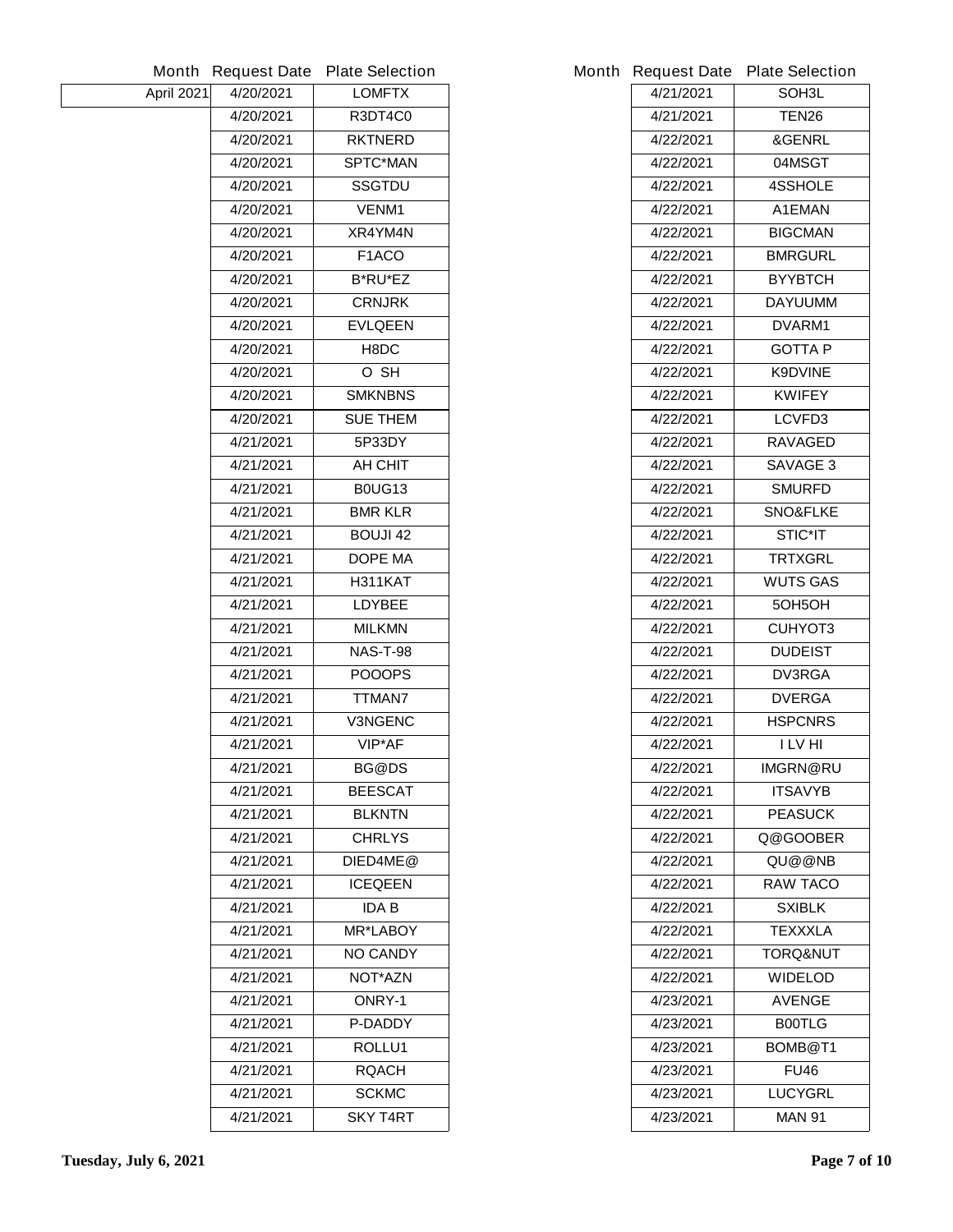|            |           | Month Request Date Plate Selection |
|------------|-----------|------------------------------------|
| April 2021 | 4/23/2021 | <b>OH*GFY</b>                      |
|            | 4/23/2021 | <b>RDNKGRA</b>                     |
|            | 4/23/2021 | RUBI69                             |
|            | 4/23/2021 | <b>SKDVCS</b>                      |
|            | 4/23/2021 | <b>SREOFCR</b>                     |
|            | 4/23/2021 | <b>XOBTIHS</b>                     |
|            | 4/23/2021 | <b>YU H8EN</b>                     |
|            | 4/23/2021 | 354TH&FG                           |
|            | 4/23/2021 | AF&66                              |
|            | 4/23/2021 | CUCUY*13                           |
|            | 4/23/2021 | <b>CUMGTIT</b>                     |
|            | 4/23/2021 | C-Y-TE                             |
|            | 4/23/2021 | <b>DA*TIP</b>                      |
|            | 4/23/2021 | <b>GRINNB</b>                      |
|            | 4/23/2021 | <b>PINA&amp;FRK</b>                |
|            | 4/23/2021 | <b>SMACKED</b>                     |
|            | 4/23/2021 | <b>SNKEVNM</b>                     |
|            | 4/23/2021 | <b>TT SHO</b>                      |
|            | 4/26/2021 | <b>2SS&amp;HOLE</b>                |
|            | 4/26/2021 | <b>4ADVTRS</b>                     |
|            | 4/26/2021 | 57 BULLY                           |
|            | 4/26/2021 | 80ZLADY                            |
|            | 4/26/2021 | <b>ARMYV3T</b>                     |
|            | 4/26/2021 | <b>B@BOUJEE</b>                    |
|            | 4/26/2021 | <b>BICHBYE</b>                     |
|            | 4/26/2021 | <b>BKRBOY</b>                      |
|            | 4/26/2021 | <b>BLCBETI</b>                     |
|            | 4/26/2021 | <b>BRUJO</b>                       |
|            | 4/26/2021 | <b>BUCKU2</b>                      |
|            | 4/26/2021 | <b>CHONCH</b>                      |
|            | 4/26/2021 | <b>CRUZMAN</b>                     |
|            | 4/26/2021 | <b>DIRTYP</b>                      |
|            | 4/26/2021 | <b>DORKNGT</b>                     |
|            | 4/26/2021 | <b>F4NCY4F</b>                     |
|            | 4/26/2021 | <b>FKNFKR</b>                      |
|            | 4/26/2021 | <b>FKURBH</b>                      |
|            | 4/26/2021 | <b>H3LL YAH</b>                    |
|            | 4/26/2021 | <b>H4TED1</b>                      |
|            | 4/26/2021 | HAILNA                             |
|            | 4/26/2021 | <b>HUSL 365</b>                    |
|            | 4/26/2021 | <b>JPSY QEN</b>                    |
|            | 4/26/2021 | <b>K@QUEEN</b>                     |
|            | 4/26/2021 | <b>L8R NRDZ</b>                    |
|            | 4/26/2021 | <b>L9DYBUG</b>                     |
|            | 4/26/2021 | <b>M4N14K</b>                      |
|            |           |                                    |

| 4/26/2021 | <b>MOOV*PLS</b> |  |  |
|-----------|-----------------|--|--|
| 4/26/2021 | <b>MOVE4M3</b>  |  |  |
| 4/26/2021 | <b>MOVEFKR</b>  |  |  |
| 4/26/2021 | <b>MR*RAGE</b>  |  |  |
| 4/26/2021 | NAH@TE1         |  |  |
| 4/26/2021 | NAK3D           |  |  |
| 4/26/2021 | OBNXOUS         |  |  |
| 4/26/2021 | <b>OHAILYA</b>  |  |  |
| 4/26/2021 | OMFG SLO        |  |  |
| 4/26/2021 | <b>REVNGE</b>   |  |  |
| 4/26/2021 | SINMAN          |  |  |
| 4/26/2021 | <b>SLNG BOY</b> |  |  |
| 4/26/2021 | SSGTBB          |  |  |
| 4/26/2021 | SXYAF1          |  |  |
| 4/26/2021 | T3XAF*          |  |  |
| 4/26/2021 | ΤΟΧΙΚΑ1         |  |  |
| 4/26/2021 | <b>TPLESS1</b>  |  |  |
| 4/26/2021 | WRDGRL          |  |  |
| 4/26/2021 | WTF-NVM         |  |  |
| 4/26/2021 | <b>YA2SLOW</b>  |  |  |
| 4/26/2021 | YOU CAPN        |  |  |
| 4/26/2021 | <b>ZSAPDV</b>   |  |  |
| 4/26/2021 | <b>8*RUBRRR</b> |  |  |
| 4/26/2021 | <b>B@TCHNEZ</b> |  |  |
| 4/26/2021 | <b>BI6WOOD</b>  |  |  |
| 4/26/2021 | <b>COYOT3E</b>  |  |  |
| 4/26/2021 | <b>CUMNTRY</b>  |  |  |
| 4/26/2021 | <b>DVAGAL</b>   |  |  |
| 4/26/2021 | <b>FNIGUY1</b>  |  |  |
| 4/26/2021 | <b>FUFIGTR</b>  |  |  |
| 4/26/2021 | <b>HRD RYD</b>  |  |  |
| 4/26/2021 | <b>INMYWAY</b>  |  |  |
| 4/26/2021 | <b>JAY SCAT</b> |  |  |
| 4/26/2021 | <b>MRS@DIVA</b> |  |  |
| 4/26/2021 | <b>NFSPEED</b>  |  |  |
| 4/26/2021 | NRD&BLR         |  |  |
| 4/26/2021 | <b>NRDBALR</b>  |  |  |
| 4/26/2021 | <b>NUKE 1</b>   |  |  |
| 4/26/2021 | P FAIRY         |  |  |
| 4/26/2021 | <b>PARTYB</b>   |  |  |
| 4/26/2021 | <b>SKI GUY</b>  |  |  |
| 4/26/2021 | <b>THEWOOD</b>  |  |  |
| 4/26/2021 | U IN 2ND        |  |  |
| 4/26/2021 | <b>WHOFA@ED</b> |  |  |
| 4/26/2021 | <b>WND@WMN</b>  |  |  |
|           |                 |  |  |

**Month Request Date Plate Selection Month Request Date Plate Selection**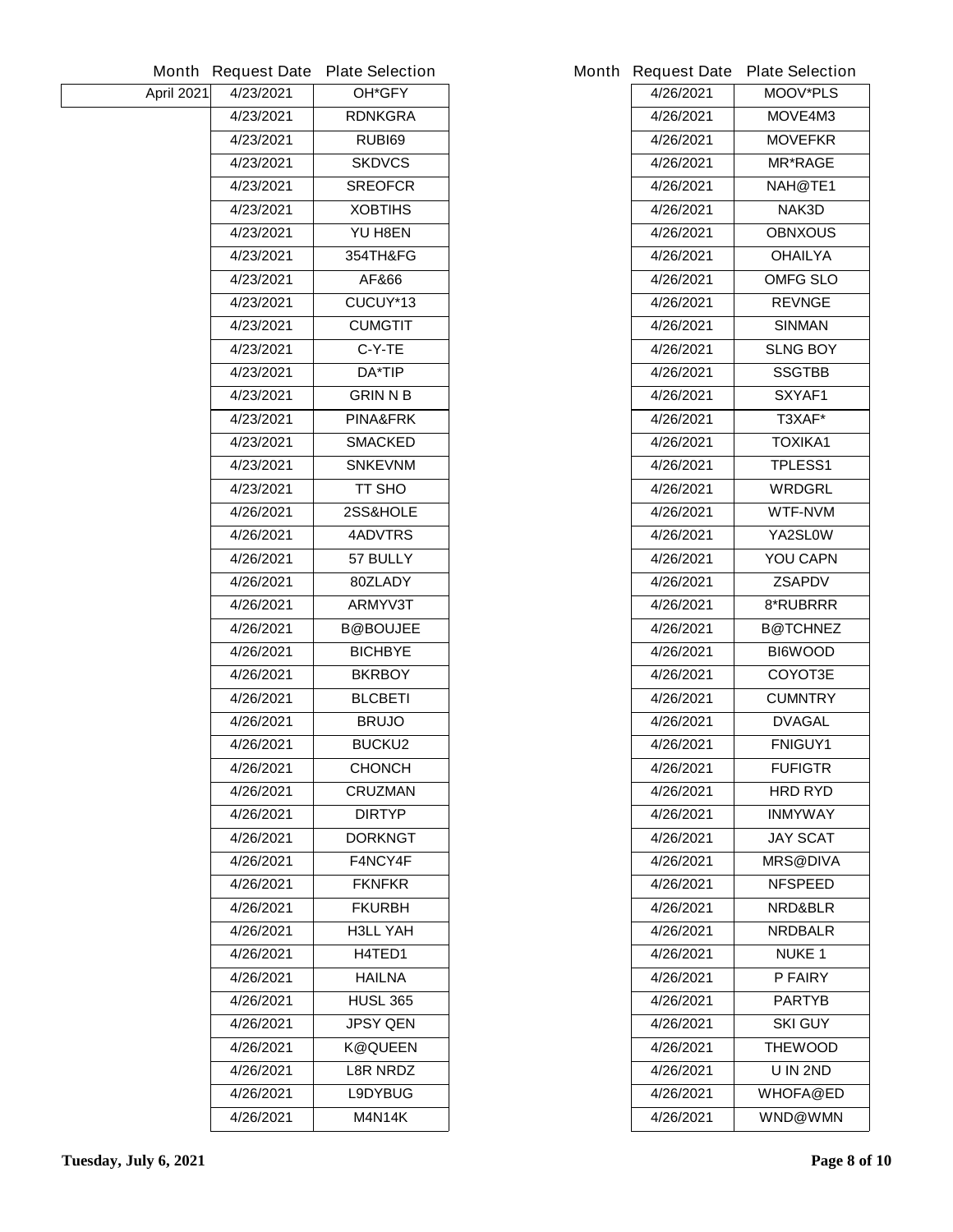|            |           | Month Request Date Plate Selection |           | Month Request Date Plate Selection |
|------------|-----------|------------------------------------|-----------|------------------------------------|
| April 2021 | 4/26/2021 | YUMMYC@M                           | 4/28/2021 | <b>DVDTF</b>                       |
|            | 4/26/2021 | <b>Z06*FOO</b>                     | 4/28/2021 | <b>DZNAUTZ</b>                     |
|            | 4/27/2021 | <b>1HELKAT</b>                     | 4/28/2021 | GRE3DY                             |
|            | 4/27/2021 | <b>BDASBNZ</b>                     | 4/28/2021 | <b>ITTITTI</b>                     |
|            | 4/27/2021 | <b>BLKK BTY</b>                    | 4/28/2021 | <b>K@DIVA</b>                      |
|            | 4/27/2021 | <b>BLZNB</b>                       | 4/28/2021 | S3X@D0C                            |
|            | 4/27/2021 | <b>BRAT JAE</b>                    | 4/28/2021 | <b>SCATTIE</b>                     |
|            | 4/27/2021 | <b>CPT KIDD</b>                    | 4/28/2021 | <b>URBAIT</b>                      |
|            | 4/27/2021 | <b>DV0131</b>                      | 4/28/2021 | WANAB33                            |
|            | 4/27/2021 | <b>DVNJPD</b>                      | 4/28/2021 | <b>XVIDEOS</b>                     |
|            | 4/27/2021 | <b>FAT BTTM</b>                    | 4/28/2021 | <b>ZROFOX</b>                      |
|            | 4/27/2021 | G83D*V12                           | 4/29/2021 | 4LVR-GRL                           |
|            | 4/27/2021 | <b>IHEYCHU</b>                     | 4/29/2021 | <b>BMFMGR</b>                      |
|            | 4/27/2021 | <b>MOTHMAN</b>                     | 4/29/2021 | <b>C-GRL</b>                       |
|            | 4/27/2021 | <b>RDNEK1</b>                      | 4/29/2021 | <b>FAAQUE</b>                      |
|            | 4/27/2021 | <b>REI*AF</b>                      | 4/29/2021 | <b>MF*QUICK</b>                    |
|            | 4/27/2021 | <b>RX&amp;LADY</b>                 | 4/29/2021 | <b>OSANCHO</b>                     |
|            | 4/27/2021 | <b>UR*WACK</b>                     | 4/29/2021 | SN4KMAN                            |
|            | 4/27/2021 | <b>WMVET</b>                       | 4/29/2021 | <b>TPLESS2</b>                     |
|            | 4/27/2021 | <b>WTCH*DOC</b>                    | 4/29/2021 | <b>TURBO&amp;MF</b>                |
|            | 4/27/2021 | PAPA55                             | 4/29/2021 | <b>BAREBUL</b>                     |
|            | 4/27/2021 | R4NGER5                            | 4/29/2021 | <b>JOYSTX</b>                      |
|            | 4/27/2021 | 1*WINO                             | 4/29/2021 | PLAY*B8Y                           |
|            | 4/27/2021 | <b>BLACK*G</b>                     | 4/29/2021 | <b>PORKIE</b>                      |
|            | 4/27/2021 | <b>FBI*2T50</b>                    | 4/29/2021 | <b>RACEWGN</b>                     |
|            | 4/27/2021 | <b>GNE N 60</b>                    | 4/29/2021 | RN4LFE                             |
|            | 4/27/2021 | <b>PD2MUCH</b>                     | 4/29/2021 | <b>SPYCMMA</b>                     |
|            | 4/27/2021 | <b>SINSCAT</b>                     | 4/29/2021 | <b>TO*EASY</b>                     |
|            | 4/27/2021 | <b>WNDOWGL</b>                     | 4/29/2021 | <b>V. MONEY</b>                    |
|            | 4/28/2021 | <b>BIDN SUX</b>                    | 4/30/2021 | &AFCM&                             |
|            | 4/28/2021 | <b>BOI LAW</b>                     | 4/30/2021 | @GYPSYY                            |
|            | 4/28/2021 | <b>BOYMOMM</b>                     | 4/30/2021 | <b>BICH@TA</b>                     |
|            | 4/28/2021 | <b>CPLBHL</b>                      | 4/30/2021 | <b>BLCWYD0</b>                     |
|            | 4/28/2021 | <b>FAAACUE</b>                     | 4/30/2021 | DV1NE7                             |
|            | 4/28/2021 | <b>FLBOYZ</b>                      | 4/30/2021 | <b>FATBOY7</b>                     |
|            | 4/28/2021 | <b>KS MY S</b>                     | 4/30/2021 | <b>FU2U2</b>                       |
|            | 4/28/2021 | <b>MFKN*SRT</b>                    | 4/30/2021 | H Z&MAN                            |
|            | 4/28/2021 | <b>MRDRDV</b>                      | 4/30/2021 | <b>HEL HORS</b>                    |
|            | 4/28/2021 | <b>NAVIMOM</b>                     | 4/30/2021 | <b>IM TRASH</b>                    |
|            | 4/28/2021 | <b>NOFGVEN</b>                     | 4/30/2021 | <b>LAYDHH</b>                      |
|            | 4/28/2021 | P0P3M4N                            | 4/30/2021 | <b>LVCHF</b>                       |
|            | 4/28/2021 | <b>SGTCN2</b>                      | 4/30/2021 | <b>MAZ PUTO</b>                    |
|            | 4/28/2021 | <b>SPNMAN</b>                      | 4/30/2021 | NAPA*69                            |
|            | 4/28/2021 | <b>SUN@69</b>                      | 4/30/2021 | <b>PLMBMAN</b>                     |
|            | 4/28/2021 | <b>BBB8BB</b>                      | 4/30/2021 | <b>TL*GUY</b>                      |

|           | <b>Request Date Plate Selection</b> |  |  |
|-----------|-------------------------------------|--|--|
| 4/28/2021 | <b>DVDTF</b>                        |  |  |
| 4/28/2021 | <b>DZNAUTZ</b>                      |  |  |
| 4/28/2021 | <b>GRE3DY</b>                       |  |  |
| 4/28/2021 | ITTITTI                             |  |  |
| 4/28/2021 | K@DIVA                              |  |  |
| 4/28/2021 | S3X@D0C                             |  |  |
| 4/28/2021 | <b>SCATTIE</b>                      |  |  |
| 4/28/2021 | URBAIT                              |  |  |
| 4/28/2021 | WANAB33                             |  |  |
| 4/28/2021 | <b>XVIDEOS</b>                      |  |  |
| 4/28/2021 | <b>ZROFOX</b>                       |  |  |
| 4/29/2021 | <b>4LVR-GRL</b>                     |  |  |
| 4/29/2021 | <b>BMFMGR</b>                       |  |  |
| 4/29/2021 | C-GRL                               |  |  |
| 4/29/2021 | <b>FAAQUE</b>                       |  |  |
| 4/29/2021 | <b>MF*QUICK</b>                     |  |  |
| 4/29/2021 | <b>OSANCHO</b>                      |  |  |
| 4/29/2021 | SN4KMAN                             |  |  |
| 4/29/2021 | <b>TPLESS2</b>                      |  |  |
| 4/29/2021 | <b>TURBO&amp;MF</b>                 |  |  |
| 4/29/2021 | <b>BAREBUL</b>                      |  |  |
| 4/29/2021 | <b>JOYSTX</b>                       |  |  |
| 4/29/2021 | PLAY*B8Y                            |  |  |
| 4/29/2021 | <b>PORKIE</b>                       |  |  |
| 4/29/2021 | <b>RACEWGN</b>                      |  |  |
| 4/29/2021 | <b>RN4LFE</b>                       |  |  |
| 4/29/2021 | <b>SPYCMMA</b>                      |  |  |
| 4/29/2021 | <b>TO*EASY</b>                      |  |  |
| 4/29/2021 | V. MONEY                            |  |  |
| 4/30/2021 | &AFCM&                              |  |  |
| 4/30/2021 | @GYPSYY                             |  |  |
| 4/30/2021 | <b>BICH@TA</b>                      |  |  |
| 4/30/2021 | <b>BLCWYD0</b>                      |  |  |
| 4/30/2021 | <b>DV1NE7</b>                       |  |  |
| 4/30/2021 | <b>FATBOY7</b>                      |  |  |
| 4/30/2021 | <b>FU2U2</b>                        |  |  |
| 4/30/2021 | H Z&MAN                             |  |  |
| 4/30/2021 | <b>HEL HORS</b>                     |  |  |
| 4/30/2021 | <b>IM TRASH</b>                     |  |  |
| 4/30/2021 | LAYDHH                              |  |  |
| 4/30/2021 | LVCHF                               |  |  |
| 4/30/2021 | <b>MAZ PUTO</b>                     |  |  |
| 4/30/2021 | NAPA*69                             |  |  |
| 4/30/2021 | PLMBMAN                             |  |  |
| 4/30/2021 | <b>TL*GUY</b>                       |  |  |
|           |                                     |  |  |